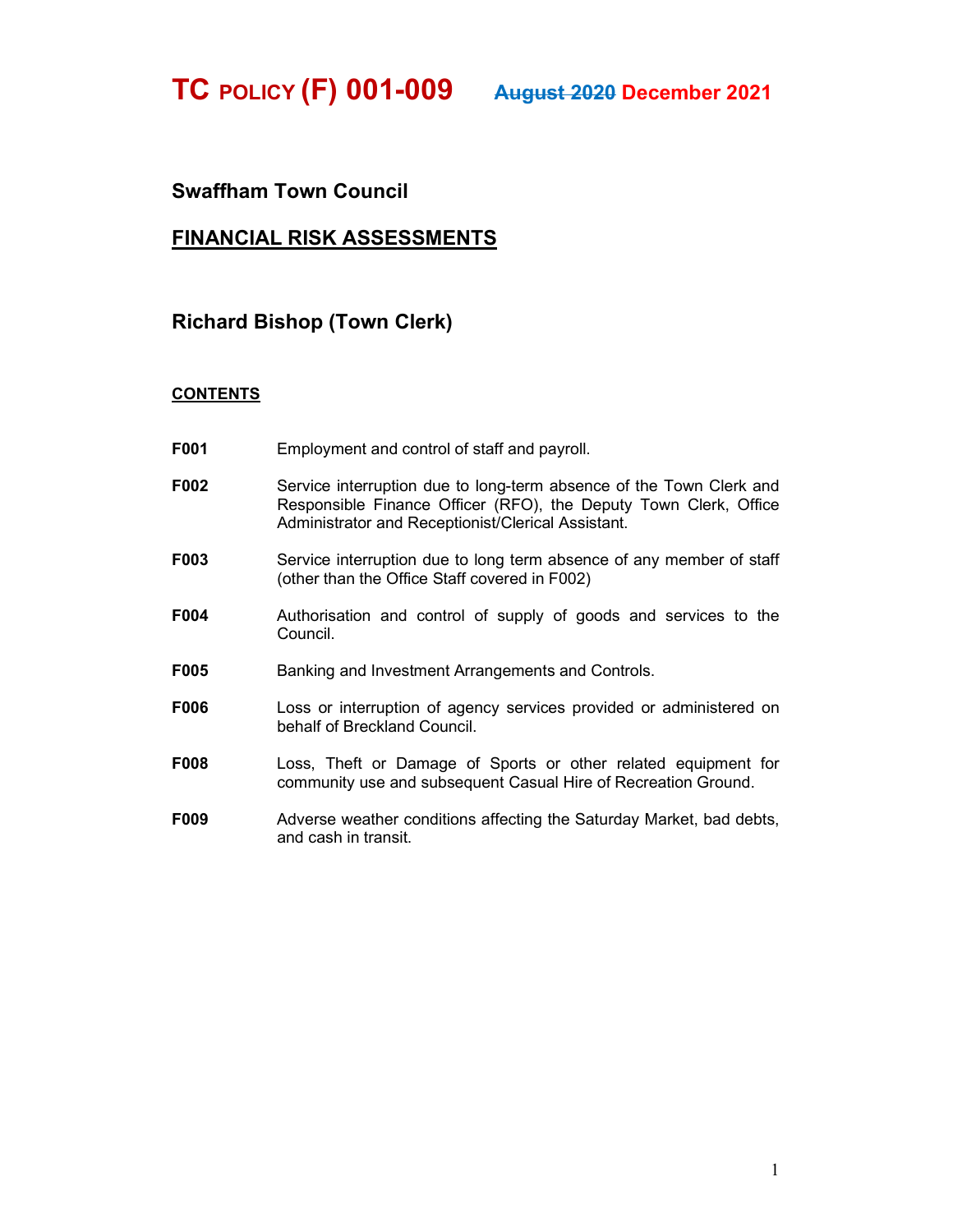|                         | <b>SWAFFHAM TOWN COUNCIL</b>                                                                                                                                                                                                                                                                                                              |
|-------------------------|-------------------------------------------------------------------------------------------------------------------------------------------------------------------------------------------------------------------------------------------------------------------------------------------------------------------------------------------|
| F001                    | <b>Financial Risk Assessment</b>                                                                                                                                                                                                                                                                                                          |
|                         |                                                                                                                                                                                                                                                                                                                                           |
| <b>Risk Description</b> | ILOW                                                                                                                                                                                                                                                                                                                                      |
|                         | Employment and control of staff and payroll                                                                                                                                                                                                                                                                                               |
| Location                | Town Hall and various locations in Swaffham                                                                                                                                                                                                                                                                                               |
| Staff Involved<br>(10)  | Town Clerk, Deputy Town Clerk, Office Administrator,<br>Receptionist/Clerical Assistant, Admin Assistant, Works Manager,<br>Grounds Staff (3 2), Cleaner/Caretaker, Market Superintendent,<br><b>Project Support Officer</b><br>(staff as of, August 2020 December 2021)                                                                  |
| Control                 |                                                                                                                                                                                                                                                                                                                                           |
| Measures:               |                                                                                                                                                                                                                                                                                                                                           |
| Internal                | The Town Clerk has overall responsibility for the direction and<br>activities of all staff employed by the Council.                                                                                                                                                                                                                       |
|                         | Payroll currently managed by the Deputy Clerk and overseen by the<br>Town Clerk. All staff salaries paid by BACS direct to employees. N.B.<br>Admin Assistant manages time sheets overseen by the Deputy Clerk.                                                                                                                           |
|                         | All cheques signed by two members and Town Clerk (or Deputy) the<br>salaries voucher initialled by the same. All BACS payments are put on<br>the Unity Trust system by one of the Town Clerk, Deputy Clerk or<br>Office Administrator and authorised (either in the office or remotely on-<br>line) by two out of five named Councillors. |
|                         | Internal Audit procedures can check any PAYE related issues at<br>random and always check annually at end of each year.                                                                                                                                                                                                                   |
| <b>External</b>         | Monthly Bank Reconciliation and Income & Expenditure reports<br>prepared by the Deputy Town Clerk, checked, and signed off by the<br><b>Town Clerk</b>                                                                                                                                                                                    |
|                         | The HR & Governance Committee approves the appointment, pay and<br>terms and conditions of service of all employees and any significant<br>variations to the same.                                                                                                                                                                        |
|                         | The HR & Governance Committee approves all annual pay<br>adjustments and changes in national terms and conditions of service.                                                                                                                                                                                                             |
|                         | The HR & Governance Committee approves the standard Contract of<br>Employment issued to all employees.                                                                                                                                                                                                                                    |
|                         | The Council delegate to the HR & Governance Committee any issues<br>or approvals relating to appointments, pay, terms and conditions, and<br>Contract of Employment. The only exceptions are approval of<br>additional staff or increases to the Salary budget.                                                                           |
| Reviewed by             | <b>Town Clerk</b>                                                                                                                                                                                                                                                                                                                         |
| Date                    | August 2020 December 2021                                                                                                                                                                                                                                                                                                                 |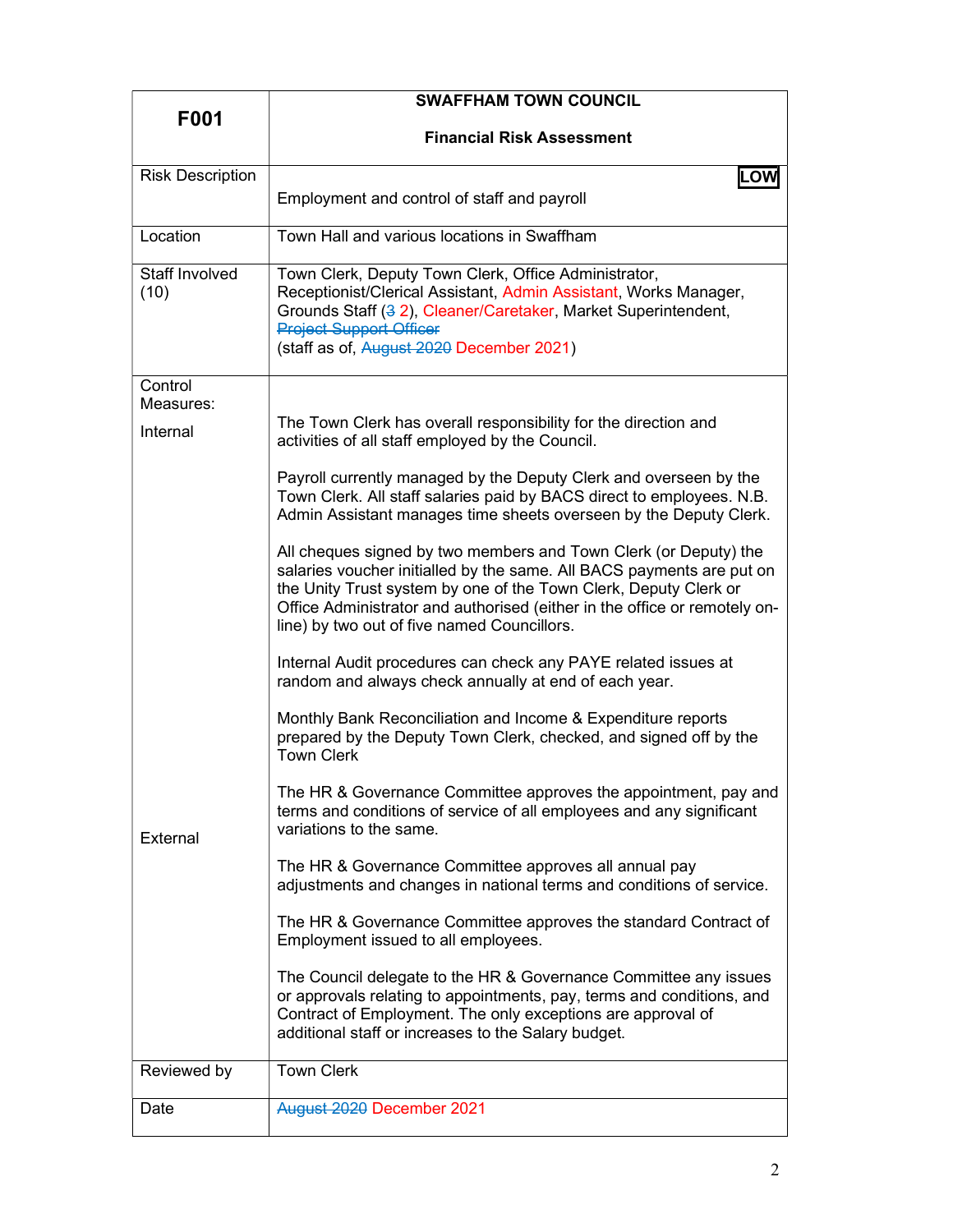| F002                       | <b>SWAFFHAM TOWN COUNCIL</b>                                                                                                                                                                                                                                                                                                                                                          |
|----------------------------|---------------------------------------------------------------------------------------------------------------------------------------------------------------------------------------------------------------------------------------------------------------------------------------------------------------------------------------------------------------------------------------|
|                            | <b>Financial Risk Assessment</b>                                                                                                                                                                                                                                                                                                                                                      |
| <b>Risk</b><br>Description | <b>MEDIUM</b><br>Service interruption due to long term absence of the Town Clerk and<br>Responsible Finance Officer (RFO); the Deputy Town Clerk, Office<br>Administrator, Admin Assistant and Receptionist/Clerical Assistant.                                                                                                                                                       |
| Location                   | Town Hall, Swaffham                                                                                                                                                                                                                                                                                                                                                                   |
| <b>Staff Involved</b>      | The Town Clerk, Deputy Town Clerk, Office Administrator, Admin<br><b>Assistant and Receptionist/Clerical Assistant.</b>                                                                                                                                                                                                                                                               |
| Control<br>Measures:       |                                                                                                                                                                                                                                                                                                                                                                                       |
| Internal                   | The Deputy Town Clerk (part-time 32 hours) trained to undertake wide<br>range of financial and administrative tasks. To accept full<br>responsibility in the absence of the Town Clerk (full-time 42 hours)<br>with regards to signing documents as the Proper Officer, preparation<br>of PAYE records and any financial reports for the Council.                                     |
|                            | The Office Administrator (part- time 27 hours) and Admin Assistant (15<br>hours) trained to undertake wide range of financial and administrative<br>tasks in support to the Deputy Town Clerk & Town Clerk.                                                                                                                                                                           |
|                            | If the Town Clerk (and either the Deputy Town Clerk, Office<br>Administrator, Admin Assistant or Receptionist/Clerical Assistant) is on<br>sick leave for a period of more than three weeks, the HR &<br>Governance Committee will be called to assess the administrative void<br>and act accordingly. To prioritise work, cut down on meetings and<br>provide a scaled down service. |
| External                   | Locum panel of experienced Parish & Town Clerks provided by<br>Society of Local Council Clerks able to assist during any emergency.                                                                                                                                                                                                                                                   |
|                            | Use of Temporary Administration Staff to replace the number of<br>administrative hours lost, also to supplement differential in hours of<br>Town Clerk and Deputy Town Clerk.                                                                                                                                                                                                         |
| Internal                   | Use of Councillors on a voluntary basis can give a scaled down<br>service on Reception, in support to the three Senior Staff to allow<br>them to keep working on their tasks, rather than the need to cover<br>Reception.                                                                                                                                                             |
|                            | Short-term closure of the office at the discretion of the Town Clerk due<br>to unforeseen circumstances (or longer term <i>i.e.</i> global pandemic).                                                                                                                                                                                                                                 |
| Reviewed by                | <b>Town Clerk</b>                                                                                                                                                                                                                                                                                                                                                                     |
| Date                       | August 2020 December 2021                                                                                                                                                                                                                                                                                                                                                             |
|                            |                                                                                                                                                                                                                                                                                                                                                                                       |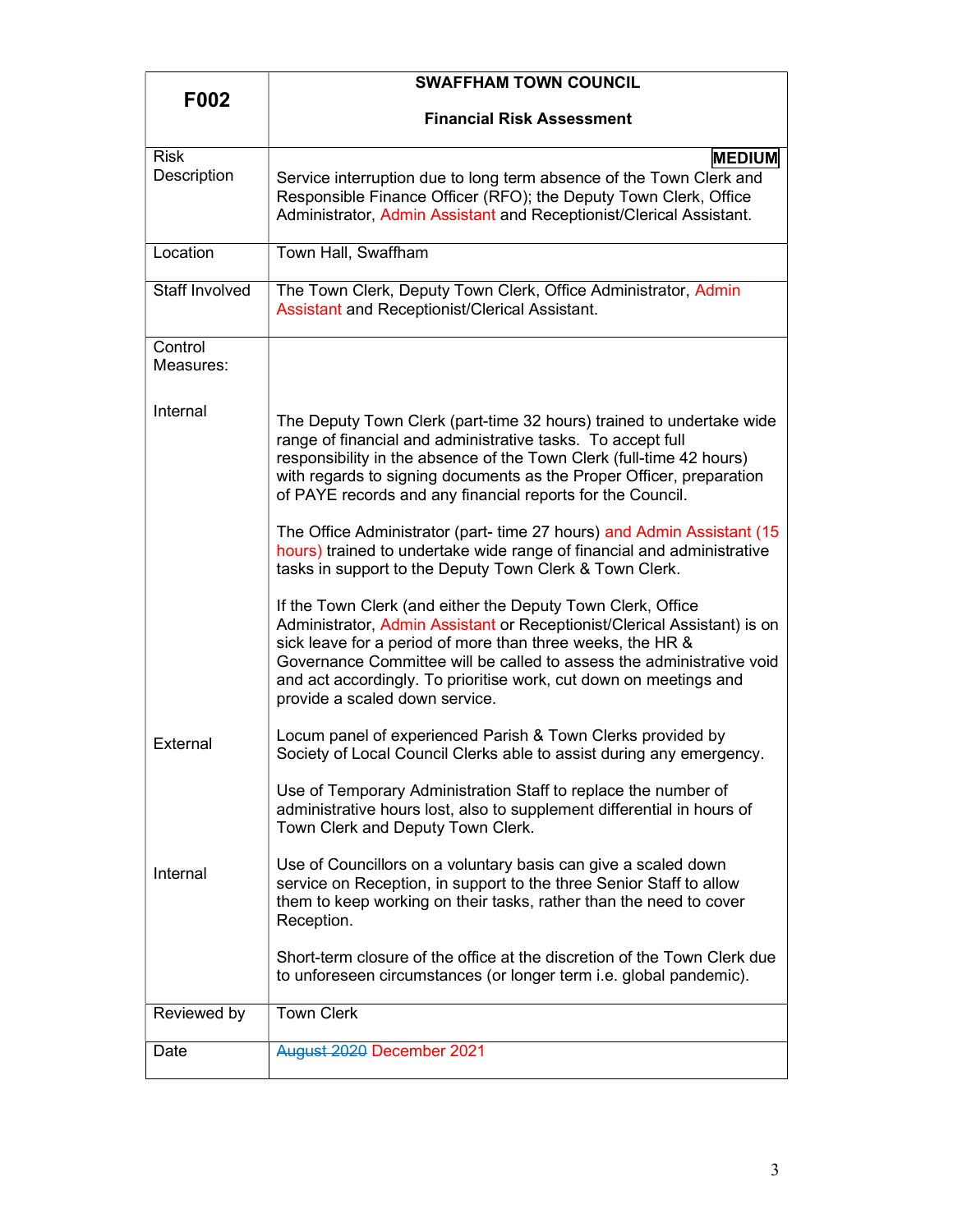| F003                       | <b>SWAFFHAM TOWN COUNCIL</b>                                                                                                                                                                                                                                                                       |
|----------------------------|----------------------------------------------------------------------------------------------------------------------------------------------------------------------------------------------------------------------------------------------------------------------------------------------------|
|                            | <b>Financial Risk Assessment</b>                                                                                                                                                                                                                                                                   |
| <b>Risk</b><br>Description | <b>MEDIUM</b><br>Service interruption due to long term absence of any member of staff<br>(other than the Town Clerk, Deputy Town Clerk, Office Administrator<br>and Receptionist/Clerical Assistant covered in FRA 2).                                                                             |
| Location                   | Town Hall & various locations in Swaffham                                                                                                                                                                                                                                                          |
| <b>Staff</b><br>Involved   | (6) in total - Works Manager, (32) Groundstaff, Cleaner/Caretaker,<br>Market Officer, Admin Assistant, Project Support Officer.                                                                                                                                                                    |
| Control<br>Measures:       |                                                                                                                                                                                                                                                                                                    |
| Internal                   | The Senior Management Team (Town Clerk, Deputy Town Clerk,<br>Office Administrator & Works Manager) are trained to undertake wide<br>range of financial and administrative tasks in support to the Town<br>Council. To interchange and work share as part of an administrative<br>management team. |
|                            | Outside and manual staff, in carrying out their variety of duties are<br>trained to work independently and as a team, to interchange and work<br>share in order to prevent a break in service delivery, they are led by<br>the Works Manager.                                                      |
|                            | If any member of staff is on sick leave for a period of more than three<br>weeks, the HR & Governance Committee will be called to assess the<br>situation and act accordingly.                                                                                                                     |
| <b>Fxternal</b>            | Temporary un-skilled labour or outside contractors could be used to<br>supplement some tasks in the event of sudden illness or long-term<br>absence.                                                                                                                                               |
|                            | Use of Temporary Staff or Contractors can be considered, in particular<br>covering for the cleaning of the public toilets or grass cutting/grounds<br>maintenance.                                                                                                                                 |
| Reviewed<br>by             | <b>Town Clerk</b>                                                                                                                                                                                                                                                                                  |
| Date                       | August 2020 December 2021                                                                                                                                                                                                                                                                          |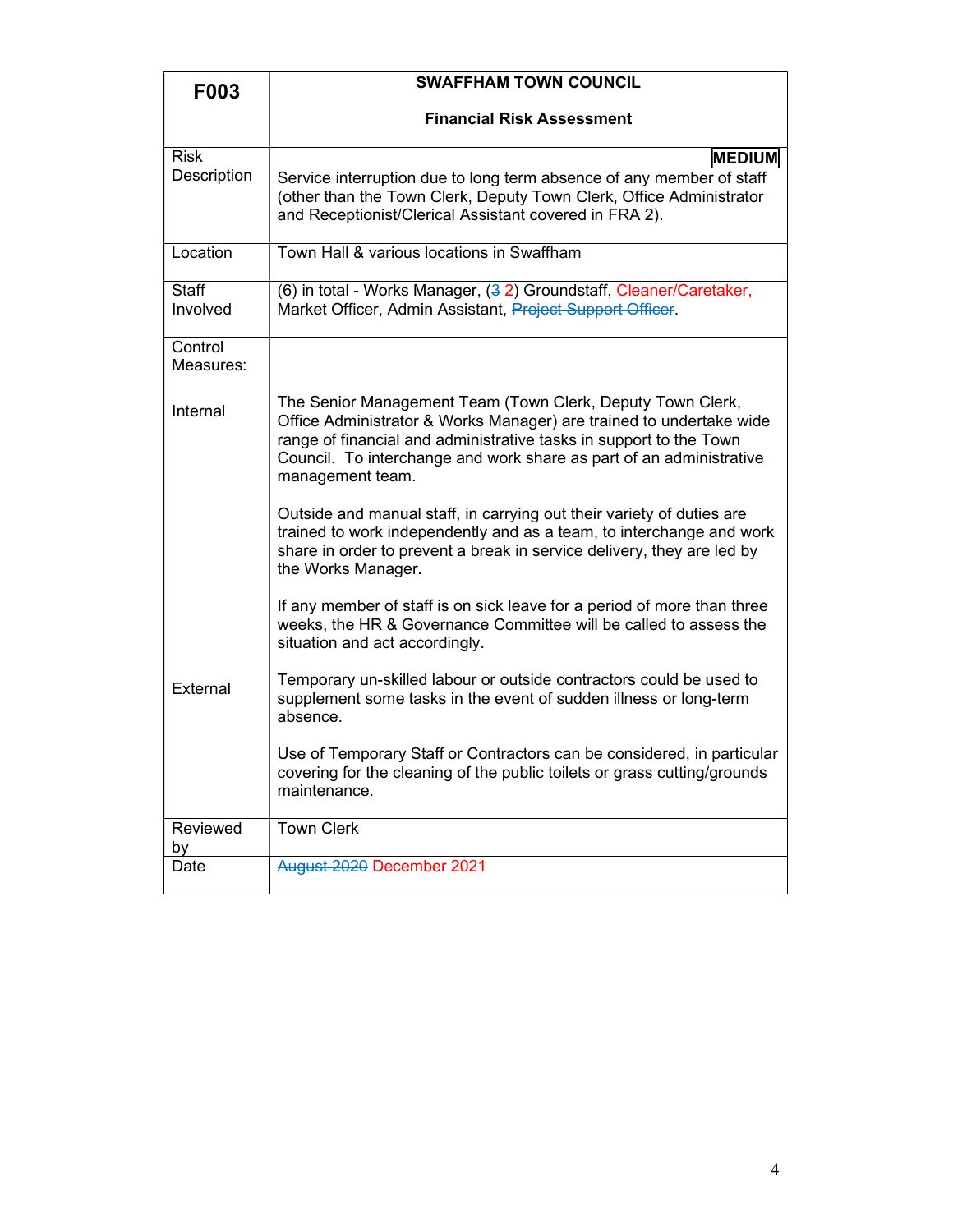|                            | <b>SWAFFHAM TOWN COUNCIL</b>                                                                                                                                                                                                                                                                                                                                                                                                  |
|----------------------------|-------------------------------------------------------------------------------------------------------------------------------------------------------------------------------------------------------------------------------------------------------------------------------------------------------------------------------------------------------------------------------------------------------------------------------|
| F004                       | <b>Financial Risk Assessment</b>                                                                                                                                                                                                                                                                                                                                                                                              |
|                            |                                                                                                                                                                                                                                                                                                                                                                                                                               |
| <b>Risk</b><br>Description | LOW<br>Authorisation and control of supply of goods and services to the<br>Council.                                                                                                                                                                                                                                                                                                                                           |
| Location                   | Recreation Ground, Town Hall, various Allotment sites, Cemetery or<br>Churchyard, Northwell Pool Embankment, Public Toilets, Merryweather<br>Play area, Oaklands Play area, Orford Road Playing Field,<br>Campinglands, Town Centre Swaffham, The Barn and Swimming Pool                                                                                                                                                      |
| <b>Staff</b><br>Involved   | Town Clerk and Deputy Town Clerk                                                                                                                                                                                                                                                                                                                                                                                              |
| Control<br>Measures:       |                                                                                                                                                                                                                                                                                                                                                                                                                               |
| Internal                   | The supply of all goods and services are regulated by the Council's<br>Financial Standing Orders; and Controlled by the Town Clerk, (or<br>Deputy Town Clerk in his absence or as delegated).                                                                                                                                                                                                                                 |
|                            | Where necessary goods supplied against fixed offer price or written<br>quotation and supported by written purchase order. Duplicate order<br>book held by the Town Clerk. Goods received, checked by the Office<br>Administrator and certified by the Deputy Town Clerk. Payments<br>approved by the Council against a schedule prepared by the Deputy<br>Town Clerk or Office Administrator and certified by the Town Clerk. |
|                            | Petty Cash expenditure is recorded in the Petty Cash account<br>maintained by the Deputy Town Clerk on a monthly spreadsheet.<br>Entered into the RBS accounting system by the Deputy Town Clerk and<br>certified by the Town Clerk in quarterly reports to the Town Council at a<br>Full Council Finance Committee meeting. Copies circulated to all<br>members of the Council.                                              |
|                            | Internal audit checking sample payment to ensure compliance with<br>Financial Regulations and that all payments are supported by vouchers;<br>expenditure is approved and VAT is properly accounted for.                                                                                                                                                                                                                      |
|                            | External Audit (as appropriate) and annual publication of accounts and<br>availability of financial records for public inspection for 15 working days<br>prior to audit.                                                                                                                                                                                                                                                      |
| External                   | Revenue and Customs VAT inspection every 3 to 5 years.                                                                                                                                                                                                                                                                                                                                                                        |
| <b>Reviewed</b><br>by      | <b>Town Clerk</b>                                                                                                                                                                                                                                                                                                                                                                                                             |
| Date                       | August 2020 December 2021                                                                                                                                                                                                                                                                                                                                                                                                     |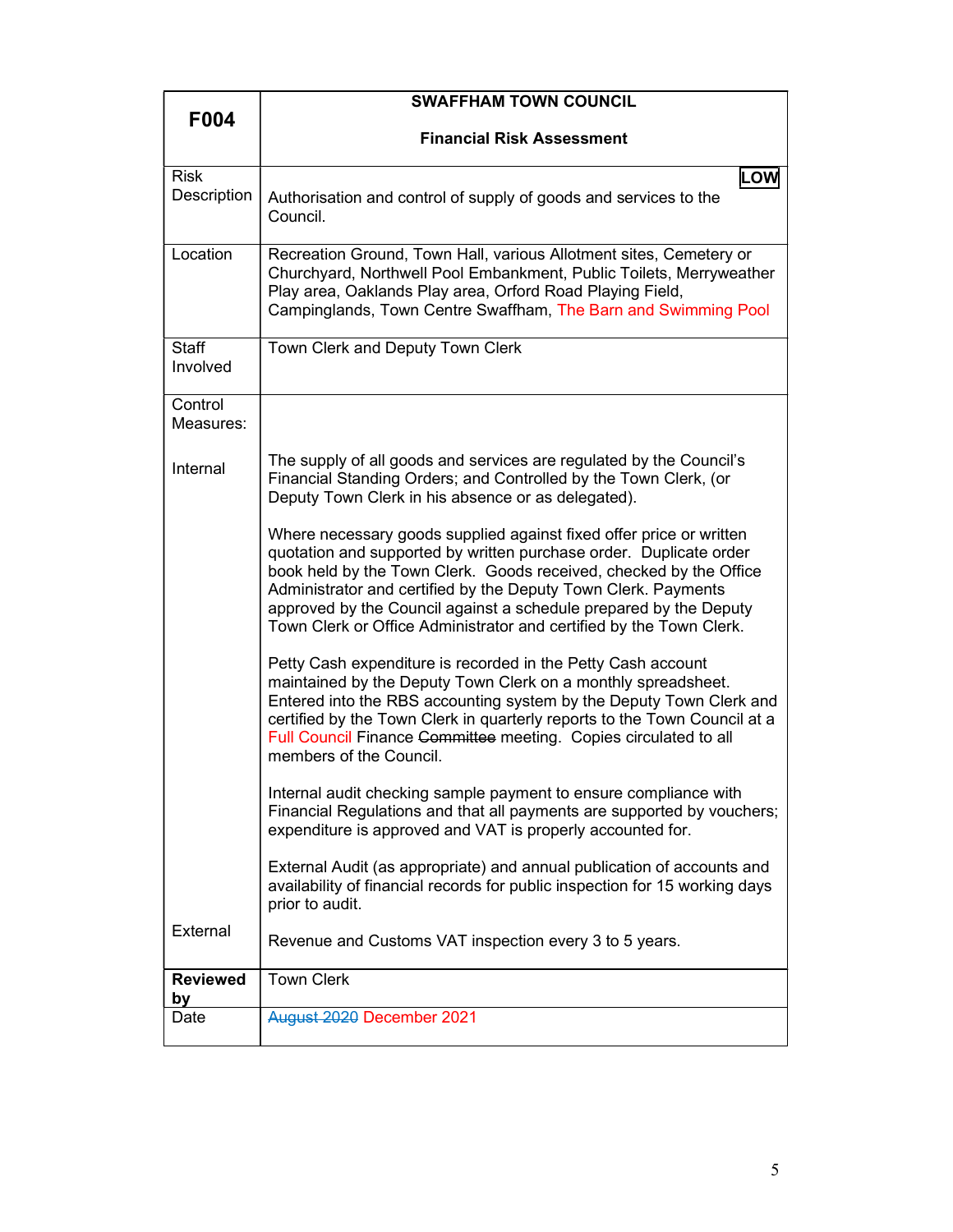|                            | <b>SWAFFHAM TOWN COUNCIL</b>                                                                                                                                                                                                                                                     |
|----------------------------|----------------------------------------------------------------------------------------------------------------------------------------------------------------------------------------------------------------------------------------------------------------------------------|
| <b>F005</b>                | <b>Financial Risk Assessment</b>                                                                                                                                                                                                                                                 |
| <b>Risk</b><br>Description | <b>MEDIUM</b><br>Banking and Investment Arrangements and Controls                                                                                                                                                                                                                |
| Location                   | Town Hall, Swaffham                                                                                                                                                                                                                                                              |
| Staff<br>Involved          | Town Clerk, Deputy Town Clerk, Office Administrator, Admin<br>Assistant and Receptionist/Clerical Assistant                                                                                                                                                                      |
| Control<br>Measures:       |                                                                                                                                                                                                                                                                                  |
| Internal                   | All banking arrangements and changes to banking services approved<br>by the Council Finance Committee and recorded in the minutes.                                                                                                                                               |
|                            | Bank accounts are operated under the control of the Town Clerk<br>including authorising transfers from or to the General Current Account.<br>Drawing down from the Current account has two members signing<br>cheques with the Town Clerk (or Deputy), and initialling vouchers. |
|                            | Investment of cash balances and earmarked funds are in deposit<br>accounts. Sample check on fund movements, balance levels and<br>commission charges carried out by internal auditor.                                                                                            |
|                            | Reconciliation of all bank accounts carried out monthly by Deputy<br>Town Clerk, signed and dated. All bank reconciliation's countersigned<br>and dated by Town Clerk.                                                                                                           |
|                            | All money collected is entered on cash sheet, including casual Market<br>rents collected by Market Superintendent and banked weekly, unless<br>level of cash exceeds £2,000 at which point banking takes place<br>immediately.                                                   |
|                            | Banking of money – variations of staff, days and times will be used in<br>order not to have a noticeable routine.                                                                                                                                                                |
| External                   | Council's bankers Unity Trust Bank instructed to comply with mandate<br>at all times. All changes in banking instructions, mandates etc. to be<br>in writing, or e-mail with hard copy kept permanently on file.                                                                 |
| Reviewed<br>by             | <b>Town Clerk</b>                                                                                                                                                                                                                                                                |
| Date                       | August 2020 December 2021                                                                                                                                                                                                                                                        |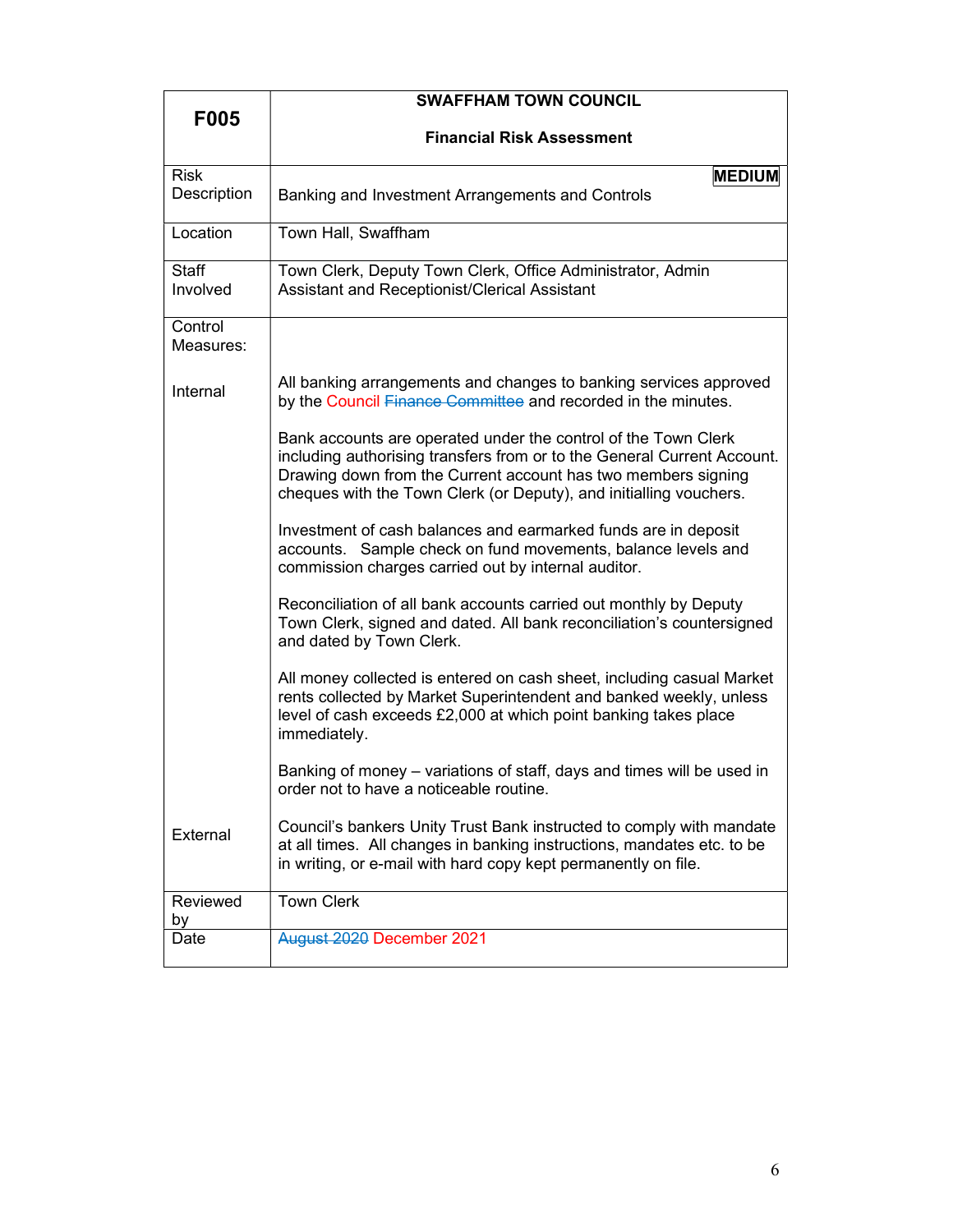|                                    | <b>SWAFFHAM TOWN COUNCIL</b>                                            |
|------------------------------------|-------------------------------------------------------------------------|
| F007                               |                                                                         |
|                                    | <b>Financial Risk Assessment</b>                                        |
|                                    |                                                                         |
| <b>Risk</b>                        | LOW                                                                     |
| Description                        | Loss, Theft or Damage of Sports or other related equipment for          |
|                                    | community use and subsequent Casual Hire of Recreation Ground.          |
|                                    |                                                                         |
| Location                           | Recreation Ground, Haspalls Road                                        |
|                                    |                                                                         |
| <b>Staff</b>                       | Outside Staff (4) Administrative Staff (2)                              |
| Involved                           |                                                                         |
| <b>Control</b><br><b>Measures:</b> |                                                                         |
|                                    |                                                                         |
| Internal                           | Recreation Ground store (previous public toilets) fitted with good      |
|                                    | standard lock, keys limited to two outside staff and one at the Town    |
|                                    | Hall situated in the main office key cabinet.                           |
|                                    |                                                                         |
|                                    | Storage facilities are checked regularly (normally on a daily basis) by |
|                                    | the Works Manager or a member of the Ground Maintenance Team            |
|                                    | Winter usage currently as a gritting store for the Gritting volunteers. |
|                                    |                                                                         |
| External                           | Casual hire of Recreation Ground is very limited, usually to a          |
|                                    | travelling fair and a circus on an annual basis. Hiring agreements will |
|                                    | be issued with each booking taking account of the conditions that       |
|                                    | apply to the Premises Licence for the Recreation Ground.                |
|                                    | Invoicing is from the Town Hall office, payment received at the Town    |
|                                    | Hall reception either by cheque or cash recorded on the day of          |
|                                    | receipt. Local community groups are not normally charged.               |
|                                    |                                                                         |
| Reviewed by                        | <b>Town Clerk</b>                                                       |
| Date                               | August 2020 December 2021                                               |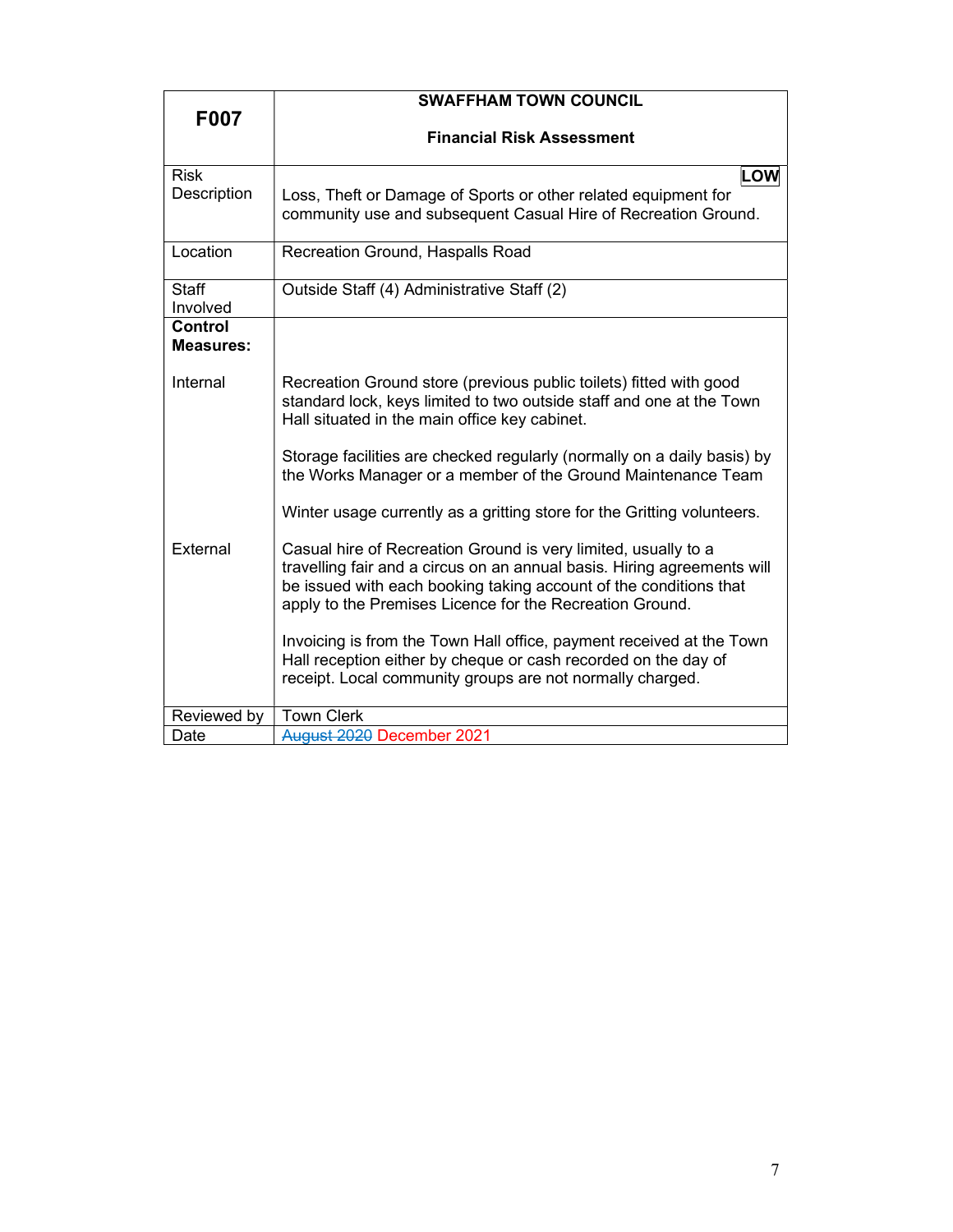| <b>F008</b>          | <b>SWAFFHAM TOWN COUNCIL</b>                                                                                                                                                                                                                                                                                                                                                                          |
|----------------------|-------------------------------------------------------------------------------------------------------------------------------------------------------------------------------------------------------------------------------------------------------------------------------------------------------------------------------------------------------------------------------------------------------|
|                      | <b>Financial Risk Assessment</b>                                                                                                                                                                                                                                                                                                                                                                      |
| <b>RISK</b>          | <b>MEDIUM</b>                                                                                                                                                                                                                                                                                                                                                                                         |
| <b>DESCRIPTION</b>   | Loss or damage by fire, wind, weather or vandalism of council<br>buildings, street furniture or other fixed assets.                                                                                                                                                                                                                                                                                   |
| Location             | Various sites, Swaffham                                                                                                                                                                                                                                                                                                                                                                               |
| Staff Involved       | All administrative and outside staff.                                                                                                                                                                                                                                                                                                                                                                 |
| Control<br>Measures: |                                                                                                                                                                                                                                                                                                                                                                                                       |
| Internal             | All buildings and property accessed each weekday. Cemetery<br>supervised during working hours; vehicles prevented from<br>accessing during weekdays out of working hours in the winter<br>months. Recreation Ground + play areas at Merryweather Road<br>and the Oaklands with open spaces and Camping Land randomly<br>supervised during grounds maintenance by contractors and by<br>outside staff. |
|                      | Town Hall fitted with security alarm with list of key holders supplied<br>to Police. The security alarm is linked with the Museum who are<br>situated in the other half of the Town Hall. CCTV system trained<br>on reception area, the Cley Road entrance, the corridor leading to<br>London Street and the Council Chamber.                                                                         |
|                      | The Barn & Swimming Pool – recently acquired, currently going<br>through various health & safety and risk assessment checks.                                                                                                                                                                                                                                                                          |
|                      | Hire of the Council Chamber and office space rented in the Town<br>Hall, regulated by hire agreements signed in advance.                                                                                                                                                                                                                                                                              |
| <b>External</b>      | Buildings and contents insured for loss, destruction or<br>unauthorised entry resulting in theft or damage of contents and all<br>buildings and contents adjusted annually. The contents include the<br>Museum artefacts which are owned by the Town Council.                                                                                                                                         |
|                      | Open spaces and buildings covered by public liability insurance<br>reviewed annually.                                                                                                                                                                                                                                                                                                                 |
| Reviewed by          | <b>Town Clerk</b>                                                                                                                                                                                                                                                                                                                                                                                     |
| Date                 | August 2020 December 2021                                                                                                                                                                                                                                                                                                                                                                             |